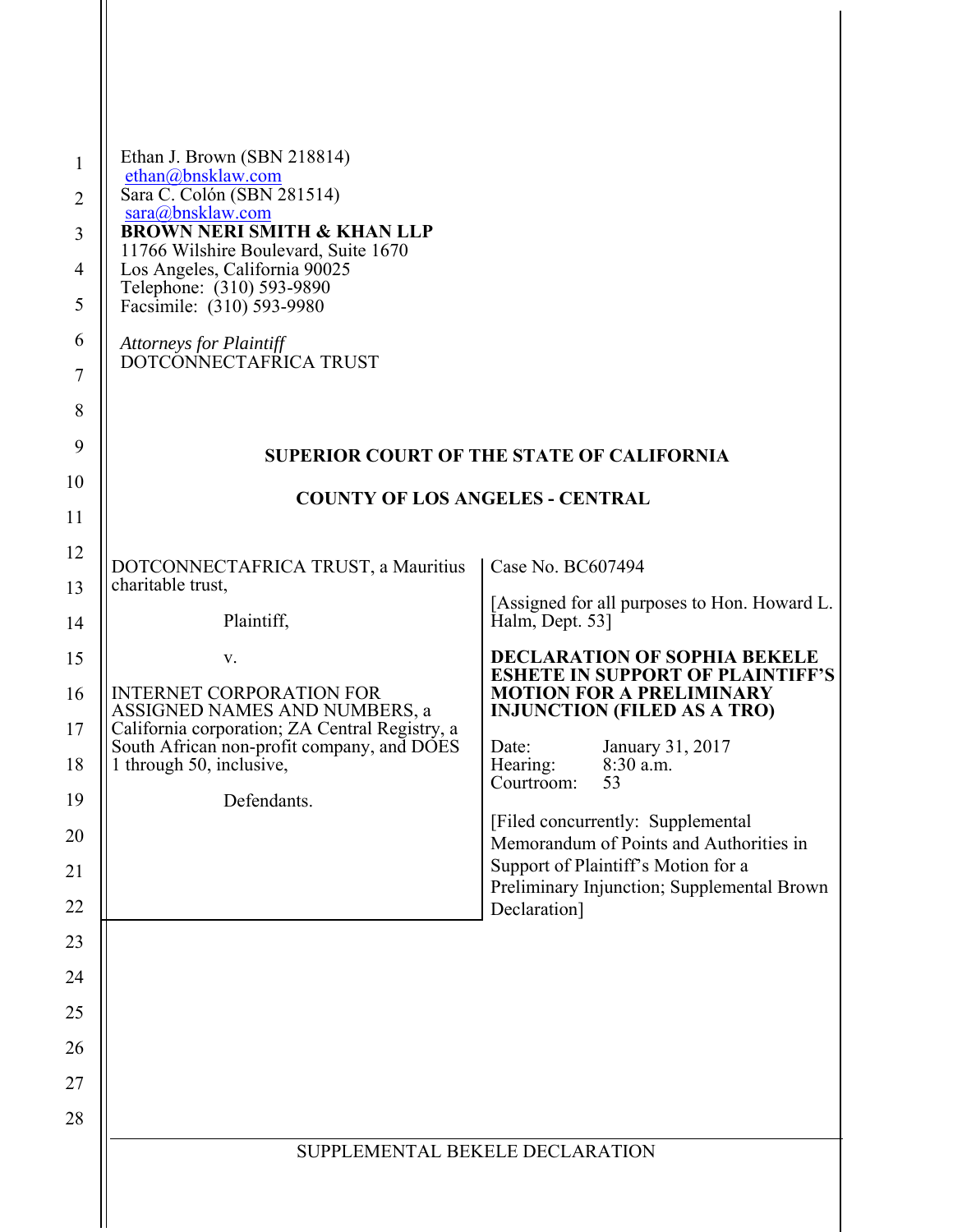## **SUPPLEMENTAL DECLARATION OF SOPHIA BEKELE ESHETE**

I, Sophia Bekele Eshete, hereby declare as follows:

1

 $\overline{2}$ 

3

4

5

6

7

8

9

10

11

12

13

14

15

16

17

18

19

20

21

22

23

24

25

26

1. I am the founder and executive director of DotConnectAfrica Trust ("DCA") and I coordinated DCA's application for the .Africa generic Top-level Domain ("gTLD"). The matters referred to in this declaration are based upon my personal knowledge, and if called as a witness, I could and would testify competently thereto.

2. ICANN required DCA to agree to the terms and conditions in the ICANN Applicant Guidebook (the "Guidebook") upon submitting its application for the .Africa gTLD.

3. Attached hereto as **Exhibit A** is a copy of the version of the Guidebook DCA reviewed before submitting its application for .Africa.

4. Attached hereto as **Exhibit B** is a copy of the December 2011 version of the ICANN Bylaws DCA reviewed before submitting its application for .Africa.

5. Attached hereto as **Exhibit C** is a copy of the March 2012 version of the ICANN Bylaws DCA reviewed before submitting its application for .Africa.

6. Beginning in June 2012, and after DCA submitted its application for .Africa, DCA reviewed the version of the Guidebook attached to my prior declaration when it had questions regarding the application review process.

7. The Guidebook represented that the IRP provided actual redress to applicants. ICANN's Bylaws contained representations that ICANN would "make decisions by applying documented policies neutrally and objectively, with integrity and fairness;" (2) that ICANN would "operate the maximum extent feasible in an open and transparent manner and consistent with procedures designed to ensure fairness;" and (3) that ICANN would "be accountable to the Internet community for operating in a manner that is consistent with these Bylaws, and with due regard to the core values set forth in Article 1 of [its] Bylaws." The Articles of Incorporation represented that ICANN would carry out its activities in conformity with relevant principles of international law and application of international conventions and local law.

27 28 8. ICANN also represented to me that the application process would be fair and transparent through various representatives in presentations about the application process before

## SUPPLEMENTAL BEKELE DECLARATION